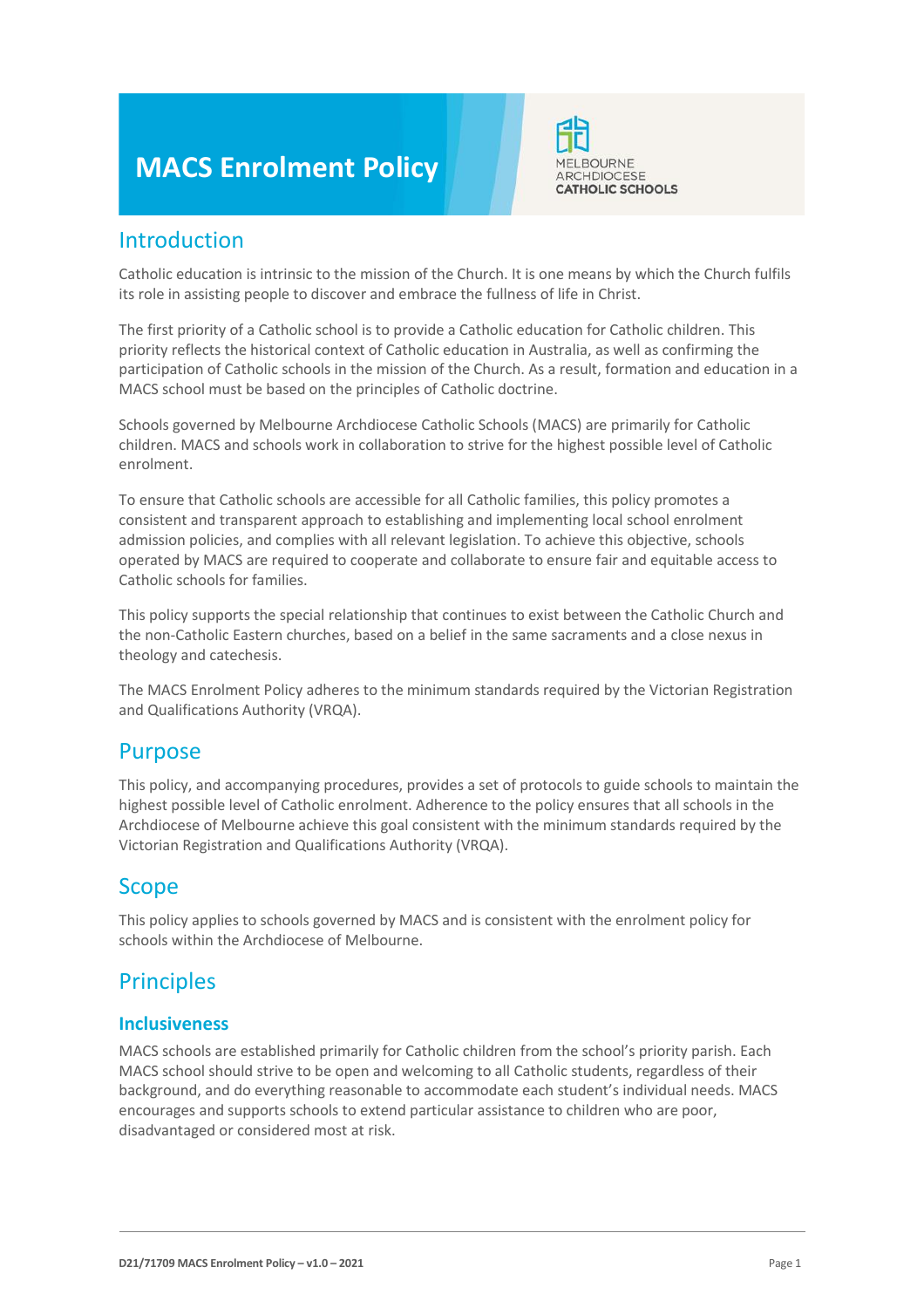MACS considers it important for schools to develop strategies to raise the percentage of Catholic children attending Catholic schools. MACS and its schools are open to the enrolment of children of other Christian traditions and faiths, however, priority will be given to children from non-Catholic Eastern churches. Children from other religious traditions or of no religion should also be provided with an opportunity to enrol in Catholic schools, should they choose to apply and there is sufficient capacity within the school.

### **Partnership between parents and school**

Parents/guardians/carers are the first educators of their children. By enrolling their child in a Catholic school, parents/guardians/carers enter into a partnership with the school to promote and support their child's education, in particular their education in faith. While the school promotes access to a Catholic education through the school enrolment policy, it is the parents/guardians/carers' responsibility to support the school in furthering the spiritual and academic life of their child.

### **Exercise of pastoral discretion in enrolment decisions**

Local pastoral discretion is an important element of decision-making with regard to enrolment in a MACS school. While the first priority of the principal is to enrol the children of Catholic parents, pastoral discretion may be exercised in enrolment decisions where deemed appropriate.

### **Access to information about enrolment in a MACS school**

All schools registered in Victoria, including MACS schools, are required to have a clearly defined enrolment policy and procedures which make clear who is eligible for enrolment as a domestic student. MACS schools must have an enrolment agreement with parents/guardians/carers which is publicly available and easily accessible to current and prospective parents/guardians/carers. The enrolment agreement must, at a minimum, include:

- codes of conduct for students, parents, carers and guardians
- fees
- educational services provided
- the grounds on which enrolment can be terminated.

### **Priority enrolment**

There is an agreed order of priority for enrolment in MACS schools, which must be followed in the enrolment policy and procedures. As systemic Catholic schools, the first priority of Catholic schools is the provision of a Catholic education for Catholic children from the school's priority parish/s.

While Catholic schools in the Archdiocese of Melbourne are open to families of all faith and nonreligious backgrounds, they must aim and give priority to enrol Catholic and Orthodox children ahead of other Christian denominations, non-Christians or children of no religious affiliation.

### **Definitions**

#### **Catholic child**

For the purpose of enrolment in a Catholic school, a child is considered to be Catholic if they are a member of the Catholic Church, usually established by a Certificate of Baptism, and have fully participated in a sacramental program or there is evidence of an intention to complete their sacramental journey.

#### **Orthodox child**

Orthodox refers to non-Catholic Eastern churches which includes Greek Orthodox, Coptic Orthodox, Ukrainian Orthodox, Russian Orthodox, Serbian Orthodox and Other Orthodox.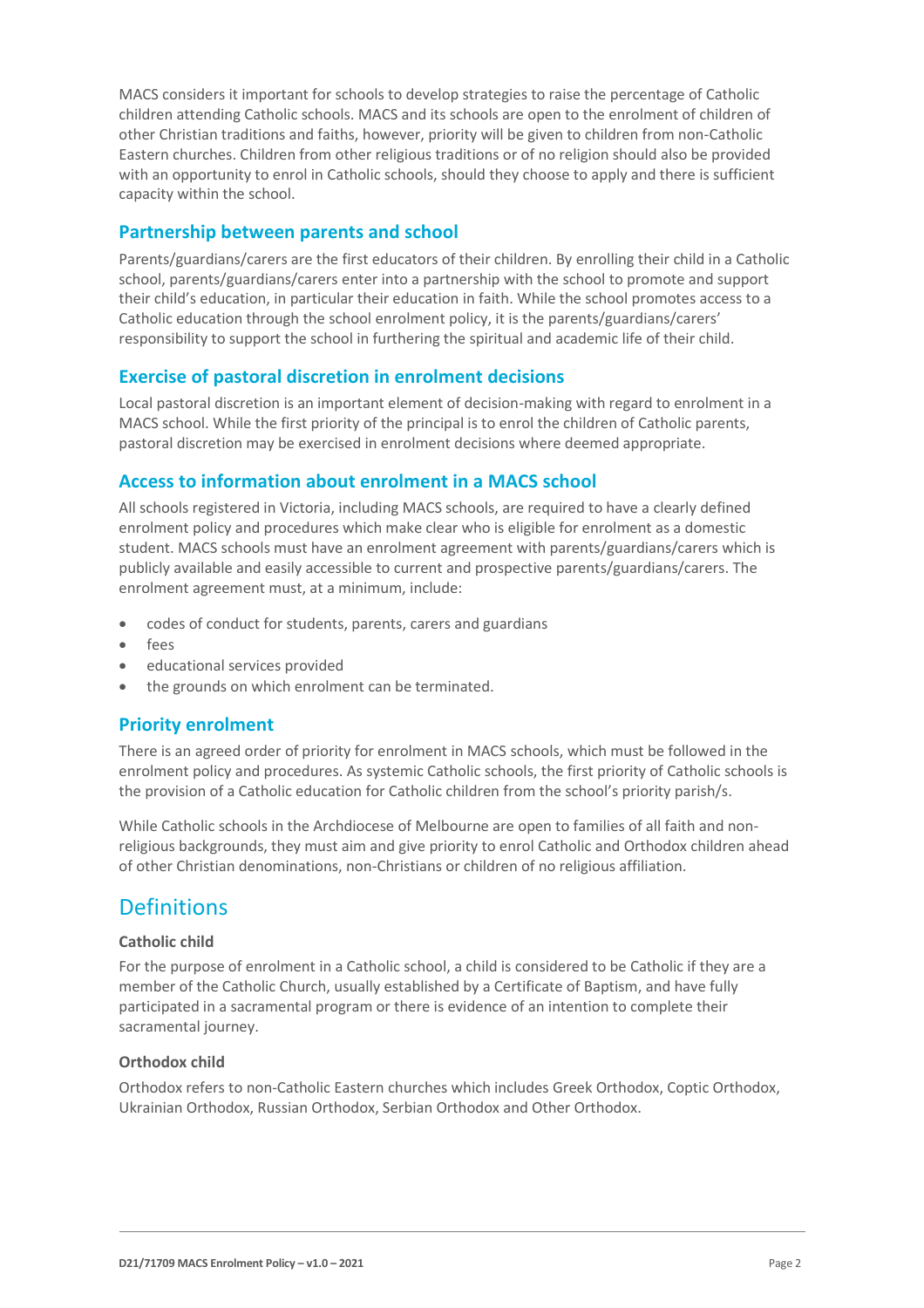#### **Catholic school**

A Catholic school operated by MACS is one which operates with the consent of the Archbishop of Melbourne, where formation and education are based on the principles of the Catholic doctrine.

#### **Enrolment catchment area**

The enrolment catchment area is a defined area from which a school enrols students as officially designated to a school by the MACS Board.

For the majority of primary schools, this will be the parish to which the school belongs. In parishes with more than one primary school, the catchment for each school is determined by the parish in consultation with MACS. For secondary colleges, it will be those parishes designated as priority parishes by MACS.

#### **Parish**

'Parish' refers to the local parish as defined by its geographical boundaries and student location is based on home address.

#### **Priority parish**

A priority parish is defined as a parish included in the catchment area of a school. Children living within a priority parish catchment area receive priority in enrolment over children who reside outside the priority parish catchment area.

### Enrolment Priorities

There is an agreed order of priority for enrolment in MACS schools. Schools are able to elaborate on this list but must ensure that any local criteria are published widely so that enrolment places are offered within acceptable timeframes. The list should be attached to the school's enrolment policy as a guide to parents/guardians/carers.

### **MACS primary schools**

The order of priority for MACS primary schools is:

- 1. Catholic children who are residents of the parish
- 2. siblings of children already enrolled in the school
- 3. Catholic children who are not residents of the parish but are recognised as parishioners by the parish priest
- 4. Catholic children from other parishes (for pastoral reasons)
- 5. children from non-Catholic Eastern churches (i.e. Greek Orthodox, Coptic Orthodox, Ukrainian Orthodox, Russian Orthodox, Serbian Orthodox and other Orthodox) who are residents of the parish
- 6. children from non-Catholic Eastern churches (i.e. Greek Orthodox, Coptic Orthodox, Ukrainian Orthodox, Russian Orthodox, Serbian Orthodox and Other Orthodox) who reside outside the parish
- 7. other Christian children who are residents of the parish
- 8. other Christian children who reside outside the parish
- 9. non-Christian children who are residents of the parish
- 10. non-Christian children who reside outside the parish.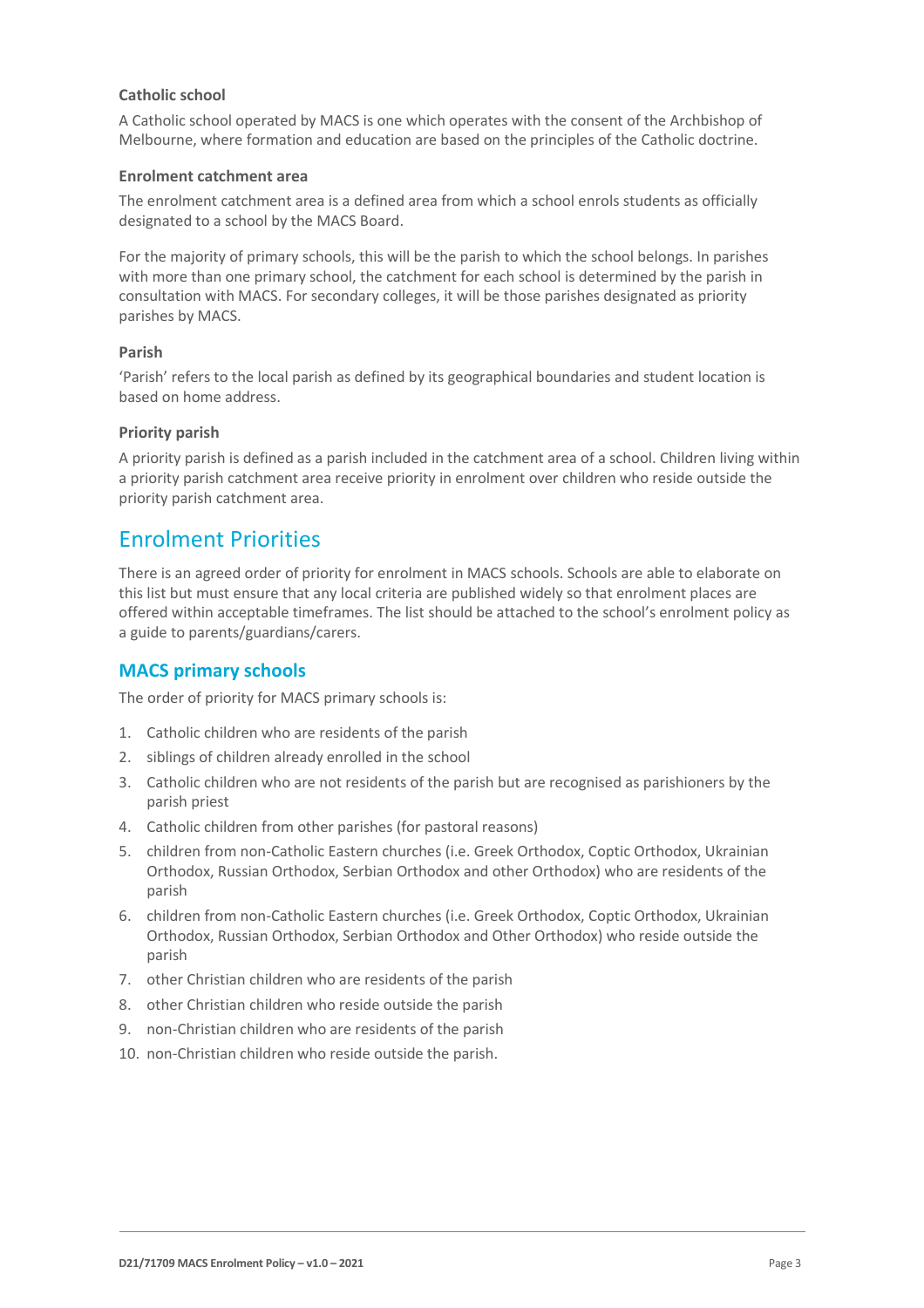### **MACS secondary colleges**

The order of priority for MACS secondary colleges is:

- 1. Catholic children who are residents of a designated priority parish and have attended a Catholic primary school in one of those parishes
- 2. siblings of children already enrolled in the school
- 3. Catholic children who are residents of a designated priority parish and have not attended a Catholic primary school
- 4. Catholic children from other parishes (for pastoral reasons)
- 5. children from non-Catholic Eastern churches (i.e. Greek Orthodox, Coptic Orthodox, Ukrainian Orthodox, Russian Orthodox, Serbian Orthodox and other Orthodox) who have attended a Catholic primary school and are residents of a priority parish
- 6. children from non-Catholic Eastern churches (i.e. Greek Orthodox, Coptic Orthodox, Ukrainian Orthodox, Russian Orthodox, Serbian Orthodox and other Orthodox) who have not attended a Catholic primary school and are residents of a priority parish
- 7. other Christian children who have attended a Catholic primary school and are residents of a priority parish
- 8. other Christian children who have not attended a Catholic primary school and are residents of a priority parish
- 9. non-Christian children who have attended a Catholic primary school and are residents of a priority parish
- 10. non-Christian children who have not attended a Catholic primary school and are residents of a priority parish.

### Year 7 ceilings

When prioritising students for enrolment in Year 7, all MACS secondary colleges must adhere to the Year 7 ceiling that is currently agreed to between the college and MACS. Secondary colleges cannot enrol Year 7 students beyond the Year 7 ceiling without the express consent of the MACS Executive Director.

### Information to Be Collected

At enrolment, MACS schools are required to collect particular information about parents/guardians/ carers and their child. Parents/guardians/carers are required to provide particular information about their child during the enrolment process in order for MACS and the school to meet the duty of care obligations and to satisfy government requirements. Lodging an enrolment form does not guarantee enrolment at the particular school. For secondary enrolments, students are required to nominate two preferences.

### Achieving a High Level of Catholic Enrolment

Catholic schools are expected to maintain and/or work towards the highest possible level of Catholic enrolment. If a school does not have a high level of Catholic and non-Catholic Eastern Church enrolments, it must attempt to increase its percentage by establishing a realistic target.

### Parental Responsibilities

At the time of enrolment, each school should ensure that parents/guardians/carers understand they have a responsibility to provide ongoing support for their child's Catholic education. In particular, parents/guardians/carers should be asked to make an explicit commitment to the following responsibilities: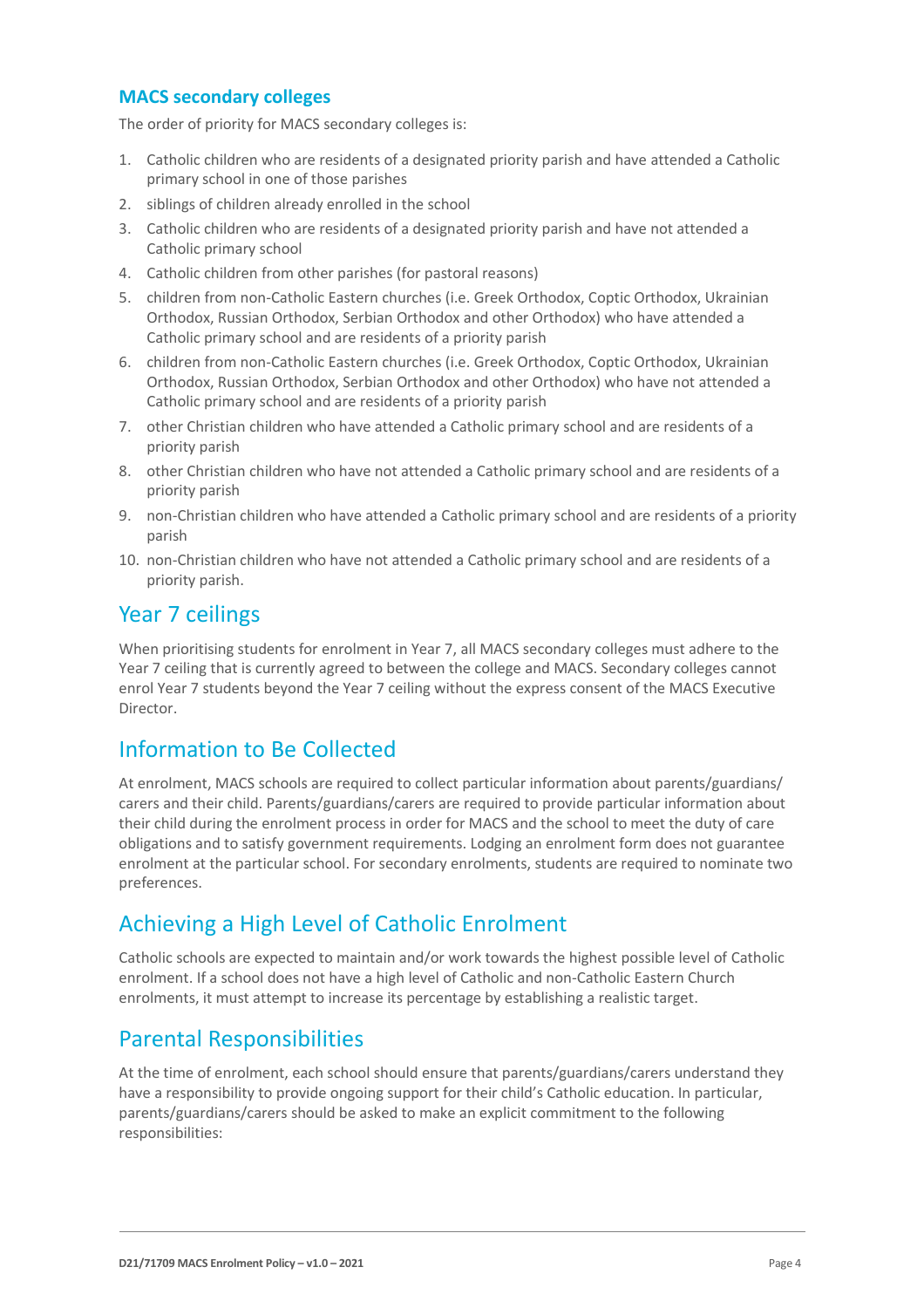- When enrolling a child in a MACS school they should complete the school's enrolment form and ensure it is returned by the due date. This does not guarantee enrolment in the school.
- Be prepared to support the school in the Catholic education of their child and involve themselves as much as possible, as well as committing to adhering to the expected standards of parental behaviour as outlined in the school's Parent/Guardian/Carer Code of Conduct.
- Acknowledge and commit to meeting the financial responsibilities arising from the ongoing enrolment of their child. Any difficulties in meeting this commitment should be discussed with the principal.
- Advise the principal of any court order or custodial arrangement/s that may exist in relation to their child, or any changes to such order/s, and provide a copy of the court order/s and any subsequent changes for the child's school file.
- Provide the school with an immunisation history statement.

# Termination of enrolment

In certain limited circumstances a termination of enrolment may occur where the relationship between a school and a family has irretrievably broken down as a result of significant and/or repeated breaches by a parent/guardian/carer of the school's Parent/Guardian/Carer Code of Conduct (Code of Conduct).

A termination of enrolment on the basis of parental/guardian/carer conduct must be approved by the Director, Learning and Regional Services, and such approval would only be provided in the following circumstances:

- a breach of the Code of Conduct on the part of a parent/guardian/carer has previously occurred
- the parent/guardian/carer has, because of that previous breach, been warned that any subsequent breach of the Code of Conduct by them (or the family) may result in a termination of enrolment
- a further breach of the Code of Conduct by the parent/guardian/carer, or by another family member in appropriate circumstances (including where the principal is satisfied on reasonable grounds that that other family member has been warned or is otherwise aware that a warning has previously been given) occurs.

A termination of enrolment may also occur where any parent/guardian/carer has engaged in conduct on a single occasion which constitutes a serious breach of the Parent/Guardian/Carer Code of Conduct (involving for example, conduct which poses a serious risk to staff or student health and safety.) In these circumstances, it will not be necessary for a warning to be given before consideration is given to termination of enrolment.

A decision to withdraw or terminate the enrolment of a student may only be made by the Director, Learning and Regional Services upon consideration of the following:

- the view of the principal of the school
- an objective assessment of all presenting circumstances, including the nature and gravity of the conduct and whether any previousl warnings have been provided to the parent/guardian/carer.

# Archdiocesan Enrolment Committee

The Archdiocesan Enrolment Committee provides advice to the MACS Executive Director on enrolment matters such as:

• Catholic/non-Catholic Eastern Church enrolments for each school and the strategies undertaken by schools to attain and/or maintain a high level of Catholic enrolment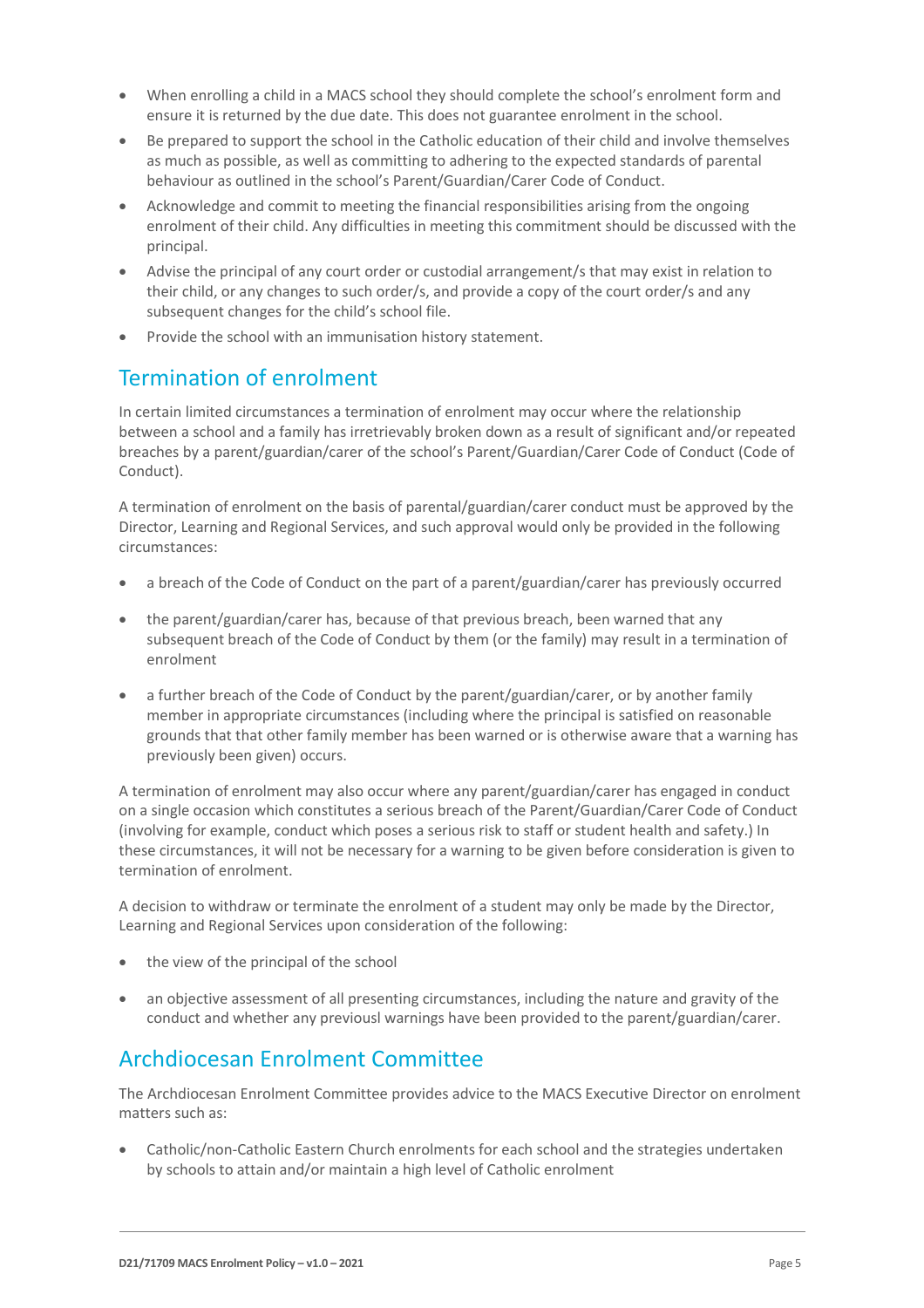- identifying and assisting schools which are experiencing difficulty in increasing and/or maintaining enrolment of Catholic students
- requests by schools relating to their inability to increase their Catholic/non-Catholic Eastern Church percentage
- monitoring and assisting secondary schools in terms of the Year 7 enrolment ceilings and priority parish arrangements
- strategies to assist in the resolution of any complaints by schools concerning the enrolment practices of other schools
- establishing a higher profile for Catholic education so that all Catholic families are aware of and welcomed by the appropriate Catholic school.

All committee positions are nominees of the MACS Executive Director. The core membership of the Archdiocesan Enrolment Committee includes:

- the Chair, appointed by the MACS Executive Director
- one MACS Regional General Manager
- one representative of RI/MPJP schools
- two representatives of MACS secondary colleges
- a representative of MACS primary schools
- one parish priest
- the MACS Chief Planning and Infrastructure Officer.

Appointments to further augment the core membership of the committee are made at the discretion of the MACS Executive Director, as required.

### Relevant Legislation

### **Education and Training Reform Regulations 2017 (Vic.)**

The Education and Training Reform Regulations 2017 (Vic.) require a registered school to have a clearly defined enrolment policy that complies with all applicable state and Commonwealth laws. The principal must be familiar with the relevant provisions of this legislation and the MACS Enrolment Policy and, as appropriate, ensure application of this enrolment policy.

### **Equal Opportunity Act 2010 (Vic.)**

This legislation prohibits discrimination by an educational authority against a person in deciding who should be admitted as a student, in the terms on which the authority admits a person as a student, or by refusing or failing to accept the person's application for admission as a student. However, an exception is provided for an educational authority that operates an educational institution wholly or mainly for students of a particular sex, religious belief, age or age group, such that it may exclude from that institution people who are not of the particular sex, religious belief, age or age group. All other discrimination in enrolment of students is prohibited.

#### **Disability Discrimination Act 1992 (Cth)**

Under this legislation, discrimination based on disability is unlawful. It applies to school authorities and their employees. The definition of disability is broad and includes physical, intellectual, psychiatric, sensory, and neurological or learning disability, as well as physical disfigurement and the presence in the body of a disease-causing organism.

Relevant for enrolments, it is unlawful for an educational authority to discriminate against a person on the ground of the person's disability, or a disability of any of the person's associates, by refusing or failing to accept the person's application for admission as a student, or in the terms and conditions on which it is prepared to admit the person as a student.